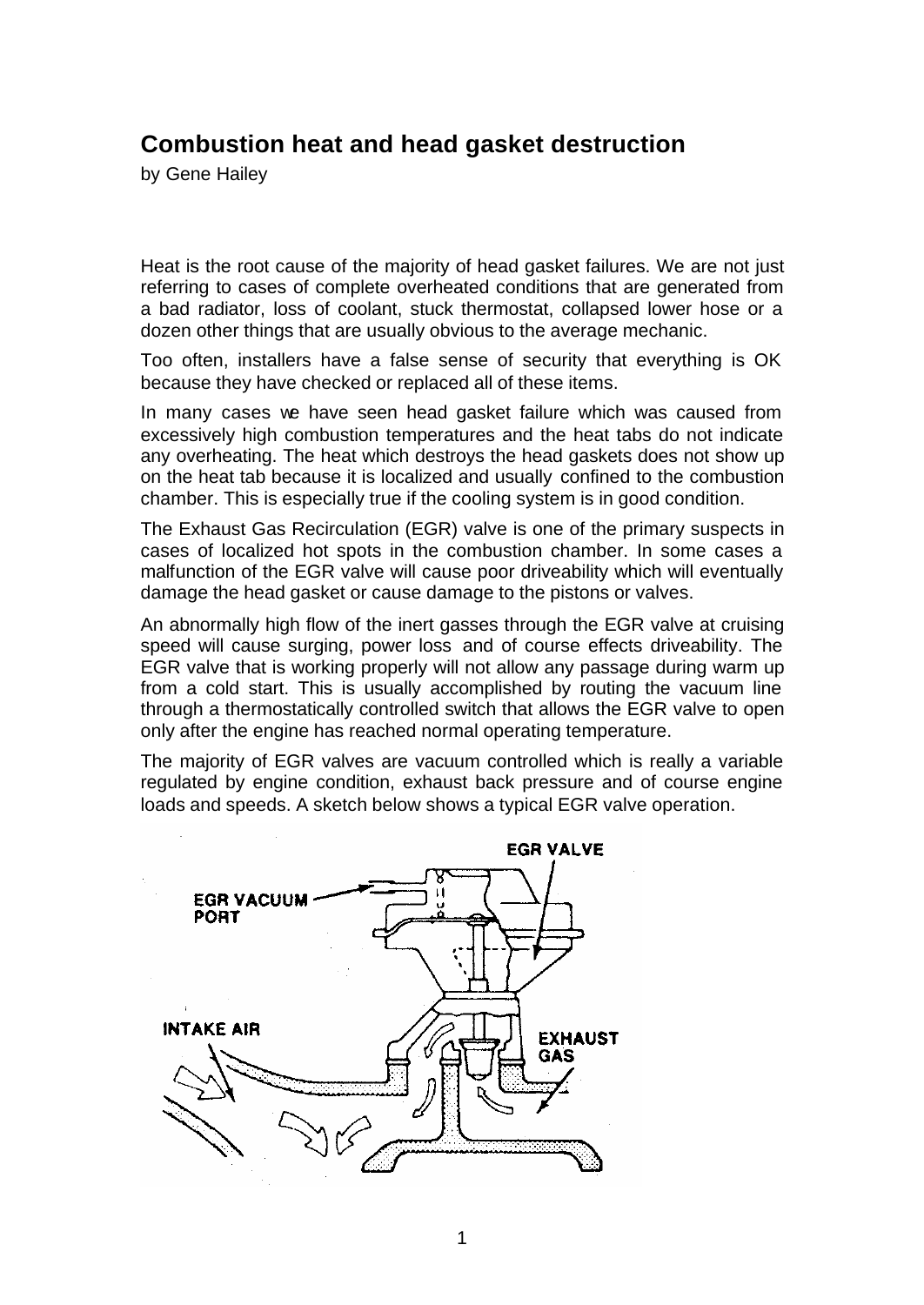Advanced methods use solenoids to open and close the EGR valve. The solenoids are toggled by signals from the microprocessor which acts accordingly to signals received from various sensors on the engine. The electronically managed EGR valves operate more precisely than the vacuum managed valves and they are also more expensive. Therefore before you condemn the EGR valve, perform an analysis to verify the EGR is receiving the signals. If not, a new one won't be of any help.

Should the EGR valve open during idle, the engine will often stall, again causing a driveablility problem. This coupled with the malfunction at cruising speed lets the driver know that something is not right and hopefully the problem can be corrected before the engine suffers damage.

For many years, automobiles were not equipped with EGR valves or any of the other various controls and sensors. The reason for the EGR valve is because we started running leaner mixtures in order to improve gas mileage and make the engines more efficient.

The early engines ran on the same stuff we breathe which is 78% nitrogen, 21% oxygen and the remaining 1% is a hodgepodge of other gasses.

The problem with the lean out is that when the mixture is heated above 2500° F a new substance called NOx is created which is oxides of nitrogen and not good for our atmosphere. The EGR valve was the fix for this problem. By routing some of the inert, burned gasses back into the combustion process, the combustion heat could be controlled to a level below 2500° F.

The real "sleeper" is when the EGR valve does NOT work at all - which is what usually happens when they fail. In fact, they are designed to close when the diaphragm ruptures. The lean burn mixture continues without the supplementation of the inert gasses which allow the combustion to become extremely hot, as much as 4500° F even with a satisfactory cooling system.

This situation does not necessarily cause any driveability problems, so it appears that everything is normal. A tail pipe test that shows high NOx emissions with all other exhaust gas levels in the normal range indicates there is no flow occurring through the EGR valve, unfortunately, this discovery would only be found on an emissions test.

How does all this affect the survival of the gasket? Engines with exhaust valves adjacent to each other such as the small block Chevys and engines with Siamese cylinders are highly prone to developing localized hot spots when the lean burn is uncontrolled. The increased crush of the gasket causes the steel to flatten out or widen and bulge over the edge of the cylinder. (see photo below)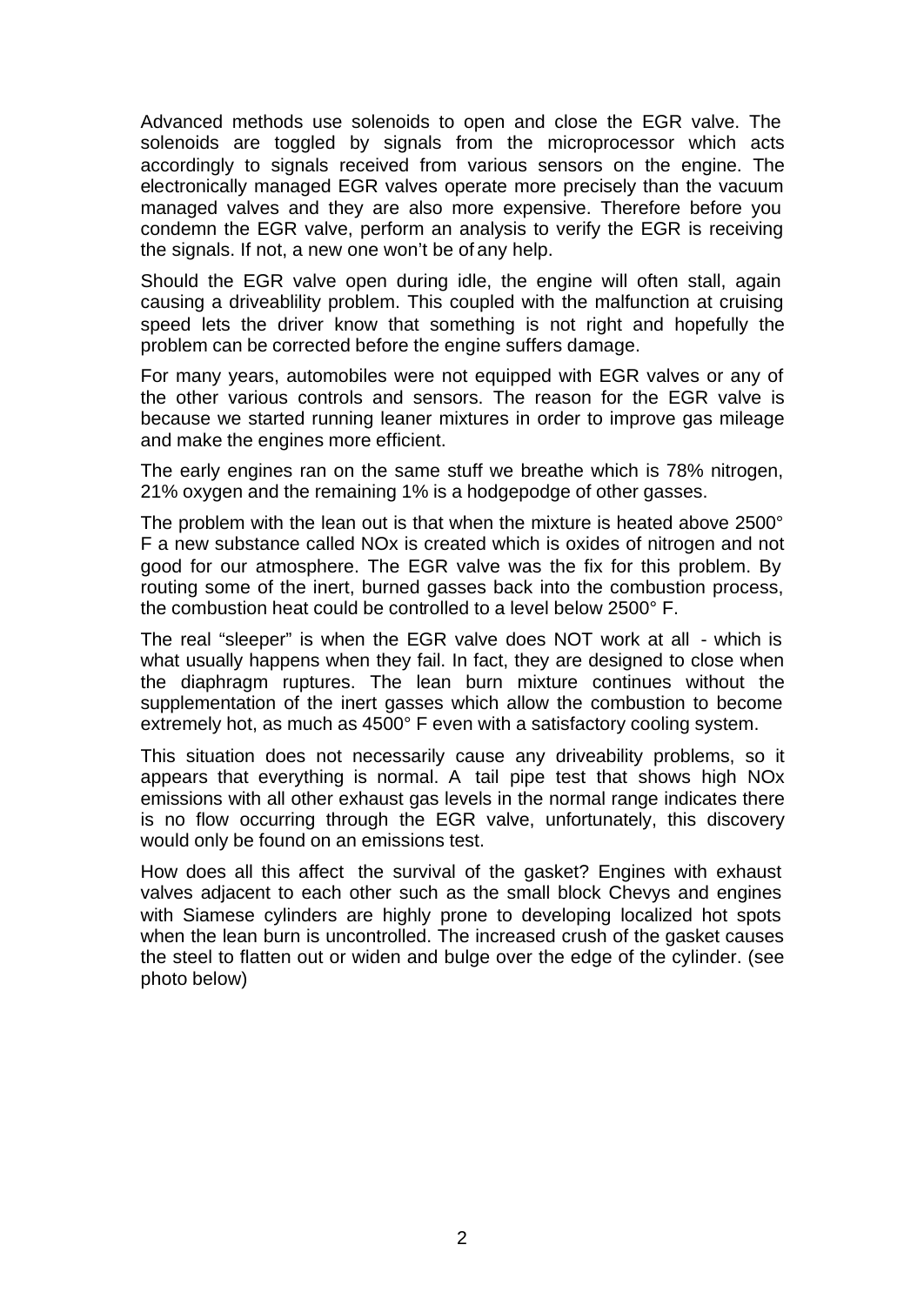

This situation exposes the gasket to greater temperatures and eventually starts burning the steel fire ring of the gasket, once the burning starts, it burns completely across the gasket to the adjacent cylinder in a short time (photo below). The thickness reduction also allows the exhaust gasses to seep over the gasket which adds to the problem.



We do want to point out that a defective EGR valve is not the Lone Ranger in destroying head gaskets. It's only one of the causes but one of the most common. The ignition timing, clamp load and surface finish are equally as important. And, last but not least, is the entire cooling system.